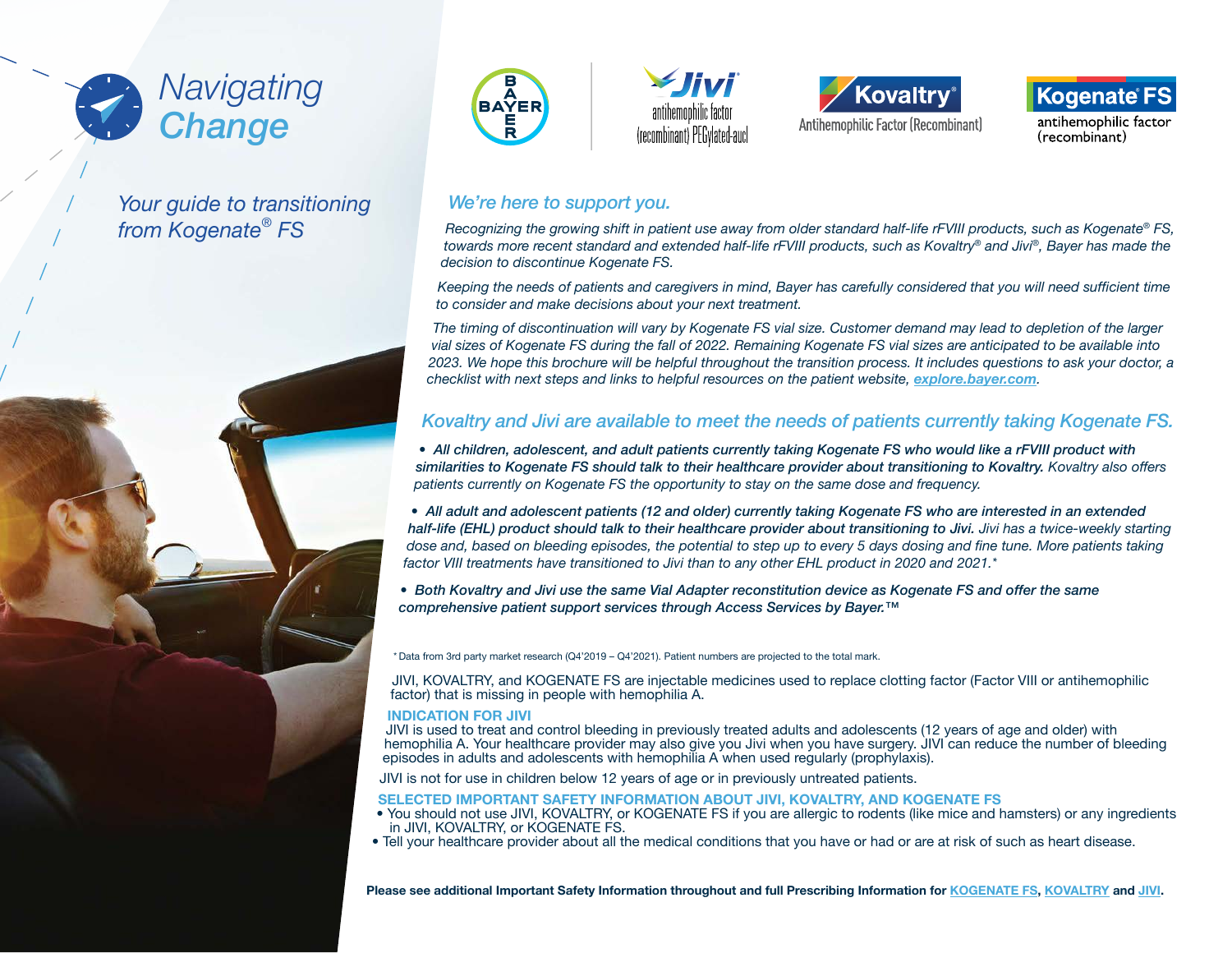







antihemophilic factor (recombinant)

*For more information, please visit [explore.bayer.com](http://explore.bayer.com) or call our dedicated Kogenate® FS Hotline at 1-833-40-BAYER. Live helpline support is available 8:30 a.m. - 8:00 p.m. ET*  Monday-Friday.

### *Here are some questions to ask when discussing your transition with your doctor:*

- *What should I consider when transitioning to a new treatment based on my goals and lifestyle?*
- *What is a standard half-life (SHL) product, like Kogenate® FS and Kovaltry®? What is an extended half-life (EHL) product, like Jivi®?*
- *Which treatment schedule, on-demand or prophylaxis, is right for me?*
- *Would I be able to try a product for free before making my decision to switch to it?*
- *Will my insurance cover the products I'm interested in?*

*For Kogenate FS patients who choose to transition to one of Bayer's other treatment options, Jivi or Kovaltry, Bayer is*  committed to helping you with insurance, financial and affordability challenges. Through our Access Services by Bayer *programs, patients can participate in our patient loyalty\*† , free trial†‡, and \$0 co-pay\*§ programs.*

*For any questions on Access Services by Bayer programs, please call 1-800-288-8374 or visit [support.bayer.com](http://support.bayer.com) to learn more.*

\*Patients who are enrolled in any type of government insurance are not eligible. Bayer reserves the right to rescind, revoke, or amend this offer without notice at any time.

†The medication provided through this program is at no cost to the patient and is not contingent on future use of this medication. Reselling or billing any third party for free product provided by this program is prohibited by law.<br>‡Participation in the Jivi or Kovaltry Free Trial Program is limited to 1 time only per product (patients currently using Jivi or Kovaltry are not eligible for a

their current product). The Free Trial Program includes 1 month supply up to a maximum of 40,000 IU. The Free Trial Program for Jivi is available to patients 12 years of age and older. Bayer reserves the right to rescind, revoke, or amend this offer without notice at any time.

§Co-pay program support is available for up to 1 year. Can include any out-of-pocket prescription costs, such as co-pay and co-insurance. Up to \$20,000 in co-pay assistance available per year. Eligible patients will be auto-enrolled every January.

#### INDICATION FOR KOVALTRY

KOVALTRY is used to treat and control bleeding in adults and children with hemophilia A. KOVALTRY can reduce the number of bleeding episodes in adults and children with hemophilia A when used regularly (prophylaxis). Your healthcare provider may give you KOVALTRY when you have surgery.

#### SELECTED IMPORTANT SAFETY INFORMATION ABOUT JIVI, KOVALTRY, AND KOGENATE FS

- Allergic reactions may occur with JIVI, KOVALTRY, and KOGENATE FS. Call your healthcare provider right away and stop treatment if you get rash or hives, itching, tightness of the chest or throat, dizziness, difficulty breathing, decrease in blood pressure, and nausea.
- Allergic reactions to polyethylene glycol (PEG), a component of JIVI, are possible.

Please see additional Important Safety Information throughout and full Prescribing Information for [KOGENATE FS](https://labeling.bayerhealthcare.com/html/products/pi/Kogenate-w-vial-adapter_PI.pdf), [KOVALTRY](https://labeling.bayerhealthcare.com/html/products/pi/Kovaltry_PI.pdf) and [JIVI](https://labeling.bayerhealthcare.com/html/products/pi/Jivi_PI.pdf).